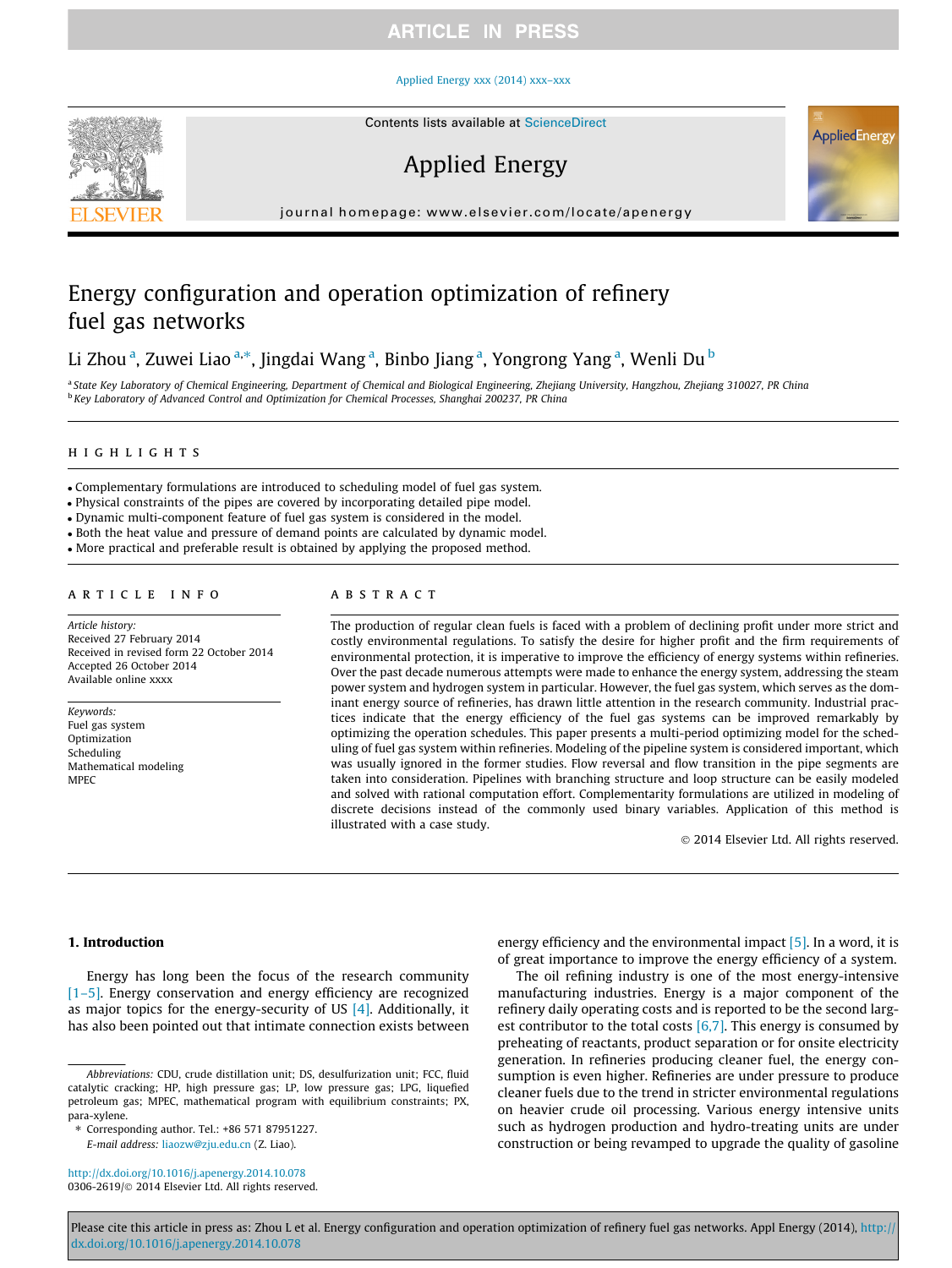2 L. Zhou et al. / Applied Energy xxx (2014) xxx–xxx

#### Nomenclature

| Sets<br>А<br>B<br>D<br>К<br>N<br>$\boldsymbol{S}$<br>T                                                                                                                | pipeline segments<br>optional backup fuel sources<br>fuel gas consumers<br>components of the gas flow<br>junctions that connect pipes<br>fuel gas suppliers<br>operating periods<br>ArctoNode (A,N) set mapping of pipeline arcs A to node N<br>ArcfromNode (A,N) set mapping of pipeline arcs A out of node N<br>Demand $(D, N)$ set mapping of demand nodes $D$ from nodes $N$ in<br>the network<br>Supply $(S, N)$ set mapping of supply nodes S to nodes N in the net-<br>work<br>$Z = \{in, out\}$ inlet/outlet of pipe segment | $F_{s,t}$<br>$F_{b,t}$<br>$F_{b,d,t}$<br>$F_{d,t}$<br>М<br>$M_{a,in,t}$<br>$M_{a,out,t}$<br>$M_{s,t}$<br>$M_{d,t}$<br>$Mw_{a,t}$<br>$H_{d,t}$<br>$HV_{n,t}$                             | fuel gas flowrate of source s at the corresponding source<br>node in period t based on volume, $N \text{ m}^3$ /h<br>consumption of backup fuel $b$ in operating period $t$<br>flowrate of backup fuel from source $b$ to consumer $d$ in<br>operating period $t$<br>volume flow of consumer d, N $m^3/h$<br>mass flowrate, kg/s<br>inlet mass flowrate of pipe arc $a$ at $t$ , kg/s<br>outlet mass flowrate of pipe arc $a$ at $t$ , kg/s<br>mass flowrate of fuel gas from source s to the corre-<br>sponding source node at $t$ , kg/s<br>mass flowrate of fuel gas fed to consumer $d$ at $t$ , kg/s<br>molecular weight of the gas stream in arc $a$ at $t$<br>energy provided to consumer $d$ at $t$ , MJ<br>heating value of the gas flow at node $n$ at $t$ based on |
|-----------------------------------------------------------------------------------------------------------------------------------------------------------------------|--------------------------------------------------------------------------------------------------------------------------------------------------------------------------------------------------------------------------------------------------------------------------------------------------------------------------------------------------------------------------------------------------------------------------------------------------------------------------------------------------------------------------------------|-----------------------------------------------------------------------------------------------------------------------------------------------------------------------------------------|-------------------------------------------------------------------------------------------------------------------------------------------------------------------------------------------------------------------------------------------------------------------------------------------------------------------------------------------------------------------------------------------------------------------------------------------------------------------------------------------------------------------------------------------------------------------------------------------------------------------------------------------------------------------------------------------------------------------------------------------------------------------------------|
| Parameters<br>$Area_a$<br>C<br>$\rho$<br>$Dia_a$<br>${\cal L}_a$<br>$\boldsymbol{\xi}$<br>$\zeta_b$ $F_{s,t}^{Capacity}$<br>$Mw_k$<br>$H_{d,t}^{Dem} \, H V_b^\prime$ | cross-sectional area in arc $a$ , m <sup>2</sup><br>speed of sound in the gas<br>gas density<br>diameter of pipe segment $a$ , m<br>length of pipe segment $a$ , m<br>penalty cost of fuel gas, yuan/N $m3$<br>unit price of the backup fuel b<br>producing capacity of the production unit $s$ in period $t$<br>(based on volume $N \text{ m}^3/h$ )<br>molecular weight of component $k$<br>energy demand of consumer b at t, MJ<br>heating value of backup fuel b based on volume,<br>$MJ/N$ m <sup>3</sup>                       | $HV_{a,t}$<br>$HV_{a,t}^{in}$<br>$HV'_{d.t}$<br>$HV_{d,t}$<br>$\overline{P}_{a,t}$<br>P<br>$\mathfrak{P}_{a,in,t}$<br>$P_{a,out,t}$<br>$Re_{a,z,t}$<br>$f_{a,z,t}$<br>$f_{a,z,t}^{lam}$ | mass, MJ/kg<br>heating value of the gas flow in pipe arc $a$ at $t$ based on<br>mass, MJ/kg<br>heating value of the inlet gas flow in pipe arc $a$ at $t$ based<br>on mass, MJ/kg<br>heating value of the feeding gas flow of consumer $d$ at $t$<br>based on volume, $MI/N$ m <sup>3</sup><br>heating value of the feeding gas flow of consumer $d$ at $t$<br>based on mass, MJ/kg<br>average pressure in pipe $a$ at $t$ , kPa<br>pressure<br>pressure at the inlet of pipe $a$ at $t$<br>pressure at the outlet of pipe $a$ at $t$<br>Reynolds number for gas in arc $a$ at endpoint $z$ at $t$<br>friction factor for gas in arc $a$ at endpoint $z$ at $t$<br>laminar friction factor for gas in arc $a$ at endpoint $z$ at $t$                                          |
| $HV_s$<br>$y_{s,k,t}$<br>$t_t$<br>Nt<br>$\Delta t$<br>$\mu$<br>Temp<br>$P^{Low}$<br>$P^{Up}$<br>$\boldsymbol{R}$<br>$\varphi_a$<br>Variables<br>$\frac{dP}{dx}a.z,t$  | heating value of fuel gas s based on mass, MJ/kg<br>mass fraction of component $k$ of source $s$ at $t$<br>operating period $t$<br>the last operating period<br>time duration of each operating period<br>gas viscosity, kg/(m s)<br>temperature, K<br>lower bound of the safety pressure level<br>upper bound of the safety pressure level<br>gas constant<br>surface roughness of pipe in arc $a$<br>partial derivative of pressure with respect to position in<br>arc $a$ at endpoint $z$ at $t$                                  | $f_{i,z,t}^{turb}$<br>$y_{a,k,t}$<br>$y_{a,k,t}^{in}$<br>$y_{d,k,t}$<br>$y_{n,k,t}$<br>$TInv_t$<br>$Inv_{a,t}$<br>$T ln v_{Nt}$                                                         | turbulent friction factor for gas in arc $a$ at endpoint $z$ at $t$<br>mole fraction of component $k$ of the flow in arc $a$ at $t$<br>mole fraction of component $k$ of the inlet flow of arc $a$ at<br>t<br>mole fraction of component $k$ of the inlet of consumer $d$<br>at <sub>t</sub><br>mole fraction of component $k$ of the gas flow at node $n$<br>at t<br>total gas inventory of the pipeline system at $t$ , kg<br>gas inventory of pipe segment $a$ at $t$ , kg<br>total gas inventory of the pipeline system at end of the<br>scheduling time horizon, kg<br>switch $a_{z,t}$ switching variable<br>$\lambda$ 1 <sub>a.z.t</sub> , $\lambda$ 2 <sub>a.z.t</sub> auxiliary variables                                                                            |

and diesel products in order to meet the environmental requirement. As the energy consumption is increasing, the overall profit is shrinking. Consequently, refineries are facing challenges of satisfying both the profit demand and environment requirement. Energy conservation and energy efficiency are the keys to solve this challenge.

The energy system of the refineries consists of the following sub-systems: hydrogen, fuel gas and steam system  $[8,9]$ . The fuel gas sub-system is the greatest contributor to the total energy system. However, in compare to the well-studied hydrogen system  $[10-18]$  and steam system  $[19-23]$ , only a few work has been focused on optimization of the fuel gas system. The researches cover systems design/revamping and decision making of the fuel gas system. Hasan et al. [\[24\]](#page-9-0) developed a nonlinear program to tackle the synthesis of optimal fuel gas networks. It was reported that 40–50% of the total energy cost can be saved by applying the proposed method. Many realistic features were incorporated in their model such as auxiliary equipment, nonisobaric operation and nonisothermal mixing, but it was only valid for steady-state operation. Later, Jagannath et al. [\[25\]](#page-9-0) adapted the model to handle dynamic operation system. In their extended model, a multi-period two stage programming model was reported. Network design including decisions regarding to the existence and sizes of equipments was determined in the first-stage, while the network operation details such as flows and operation duties were calculated in the second-stage. In case of the existing fuel gas systems the increase of efficiency should be first addressed through full utilization of the existing devices. Scheduling is one of the important methods to make competitive operation decisions. Zhang and Rong [\[26\]](#page-9-0) developed a mixed integer linear programming model for fuel gas scheduling. In their model, the storing capability of the system and the consumption of fuel gas in cogeneration and production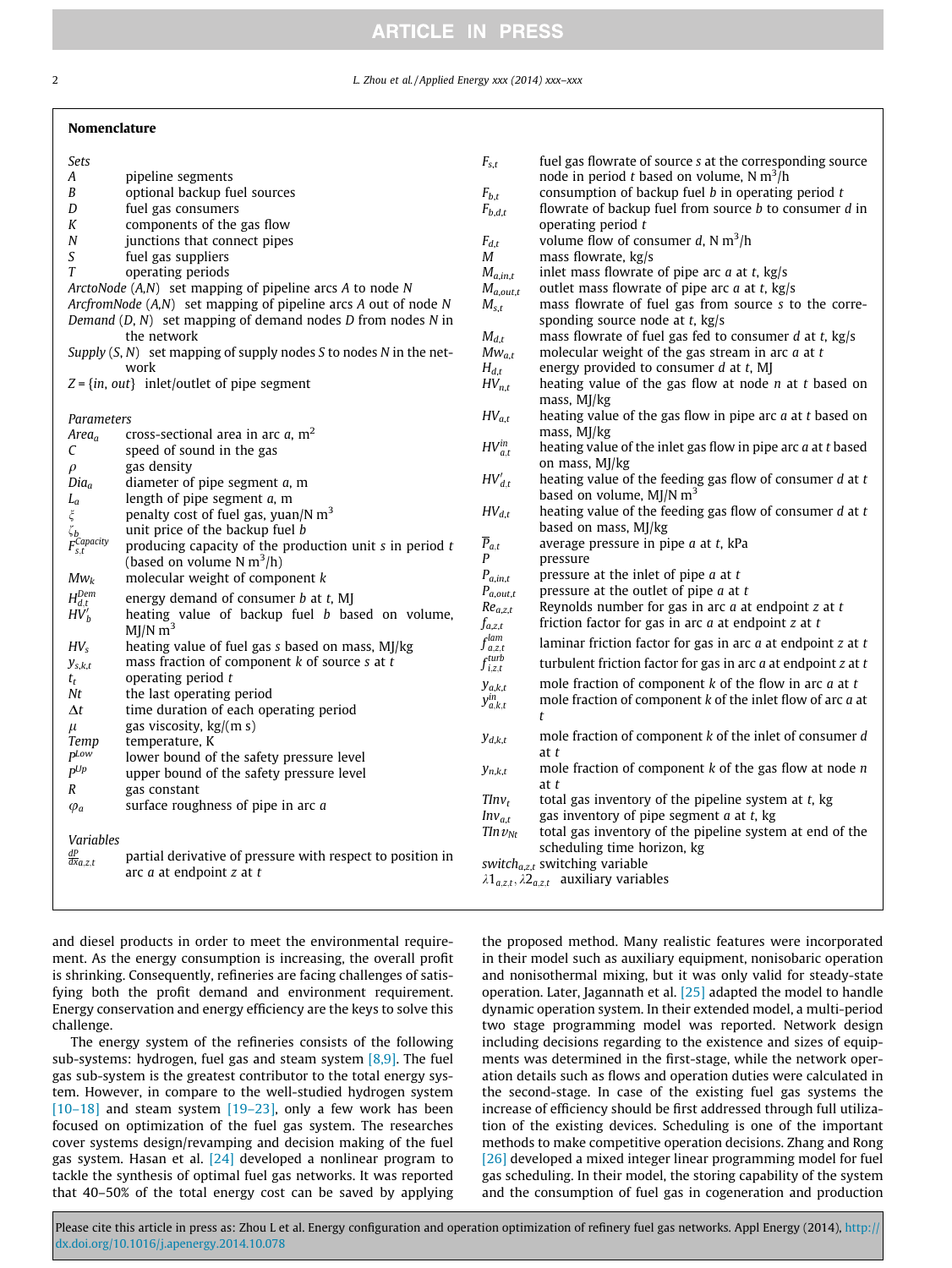system were considered ensuring site-wide fuel gas balance. Later, a fuzzy possibilistic model  $[27]$  was proposed to deal with the imprecise nature of the system. Subsequently, a logical modeling method, the generalized disjunctive programming, was introduced [\[28\]](#page-9-0) for the scheduling of fuel gas system considering the pipeline network with loop structure. However, the proposed iterative calculation procedure addressed only simple pipeline systems. Practical circumstance such as pressure gradient along the pipe, flow transition and flow reversal were not considered, which could lead to suboptimal or even infeasible result.

The pipeline system, asserting delivery, plays a key role in daily production. Physical constraints of the pipeline system are important for obtaining practical results. Modeling of the gas pipeline systems has been well investigated by researchers. Wong and Larson [\[29\]](#page-9-0) developed a dynamic programming technique to deal with the optimization problem of natural gas pipeline system. Their study was dealing with a single gas pipeline controlled by a single compressor. Later, a mathematical model for the dynamic simulation of gas pipeline network was presented [\[30\]](#page-9-0) and a numerical method for its solution was also developed [\[31,32\].](#page-9-0) However this model was limited to turbulent flows and fixed flow direction. Later, van den Heever and Grossmann [\[33\]](#page-10-0) incorporated a detailed pipeline model into the hydrogen supply network optimization model taking flow transition and flow reversal into consideration. Discrete variables were employed in their model and a mixed integer nonlinear programming model was formulated. Baumrucker et al. [\[34\]](#page-10-0) introduced the complementarity constraints into modeling of nonsmooth elements, which found its application in the gas pipeline modeling, also. Nonetheless, these models consider only gas systems with constant components or systems where slight change of the components will not affect the feasibility of the result, for example natural gas system. However, the compositions of the fuel gas streams in refinery may change, which will lead to variation of the heating values. Heating value is an important property for fuel gas utilization. Therefore, the pipeline model needs to be more comprehensive to be able to provide useful solutions for such systems.

We address this issue by extending the pipeline model to manage multi-component systems where changes in the components affect the practicability of the result. The extended model is incorporated into the multi-period scheduling model of the fuel gas system in refinery. Flow transition and flow reversal are fully considered which makes it easier to model pipeline network with loop structure. Complementarity formulations are employed to model discrete events, thus binary variables are avoided. This paper is arranged as follows: Section 2 sketches out the fuel gas system in refinery. The fuel gas scheduling problem is stated in Section 3, followed by the description of mathematical formulations in Section [4.](#page-3-0) Section [5](#page-6-0) presents a case study to demonstrate the efficiency of the proposed method. Result and discussion are given in Section [6,](#page-7-0) and conclusions are summarized in Section [7.](#page-9-0)

# 2. Fuel gas system in refinery

The fuel gas system in refinery consists of two sections: low pressure and high pressure section, as shown in Fig. 1. The fuel gas producers include the reforming unit, the FCC unit as well as the gas separation units of the hydrogen system which produce hydrogen-rich waste gases [\[35\]](#page-10-0). Purge gases with high pressure are sent to the high pressure fuel gas system, while those with low pressure are sent to the low pressure fuel gas system.

The fuel gas from low pressure system cannot be directly reused as fuel due to its high sulfur content. It can be used for hydrocarbon  $(C_3$  and  $C_4$  olefins) and hydrogen recovery. It can also be used to supplement the high pressure fuel gas system after been compressed to a higher pressure and desulfurized. The rest is stored in a liquid sealed gas tank. Gas inventory in the high pressure system must be kept under a certain safety level. When there's too much fuel gas in the high pressure system, it will be transferred to the low pressure system for safety reasons. Similarly, when the inventory of the storage tank in the low pressure system exceeds its capacity, the gas will be released to flare. However, this should be avoided if possible as sending fuel gas from the high pressure system to the low pressure system will contribute to increase of the operating cost, while flaring to the air will result in resource waste and air pollution.

Usually, the internal fuel gas cannot meet all the energy demand within the system. Thus backup fuel resources are required, such as natural gas. Sometimes, the refinery products are also used for the inner energy supply, for example fuel oil.

#### 3. Problem definition

The scheduling problem of the fuel gas system in refinery is given as a set of fuel gas producers  $S = \{s/s = 1, 2, \ldots, Ns\}$  including high pressure fuel gas producers and desulfurization units in which the low pressure fuel gas is desulfurized, and a set of energy consumers  $D = \{d/d = 1, 2, \ldots, Nd\}$  including boilers and process units, connected by a set of pipe segments  $A = \{a/a = 1, 2, \ldots, Na\}$ . There are also backup fuel sources  $B = \{b/b = 1, 2, \ldots, Nb\}$ , such as natural gas and fuel oil, in case the energy provided by the fuel gas cannot meet the system demand. Different fuel sources have different heating values HV based on their composition. As the operation



Fig. 1. Sketch map of the fuel gas system in refinery.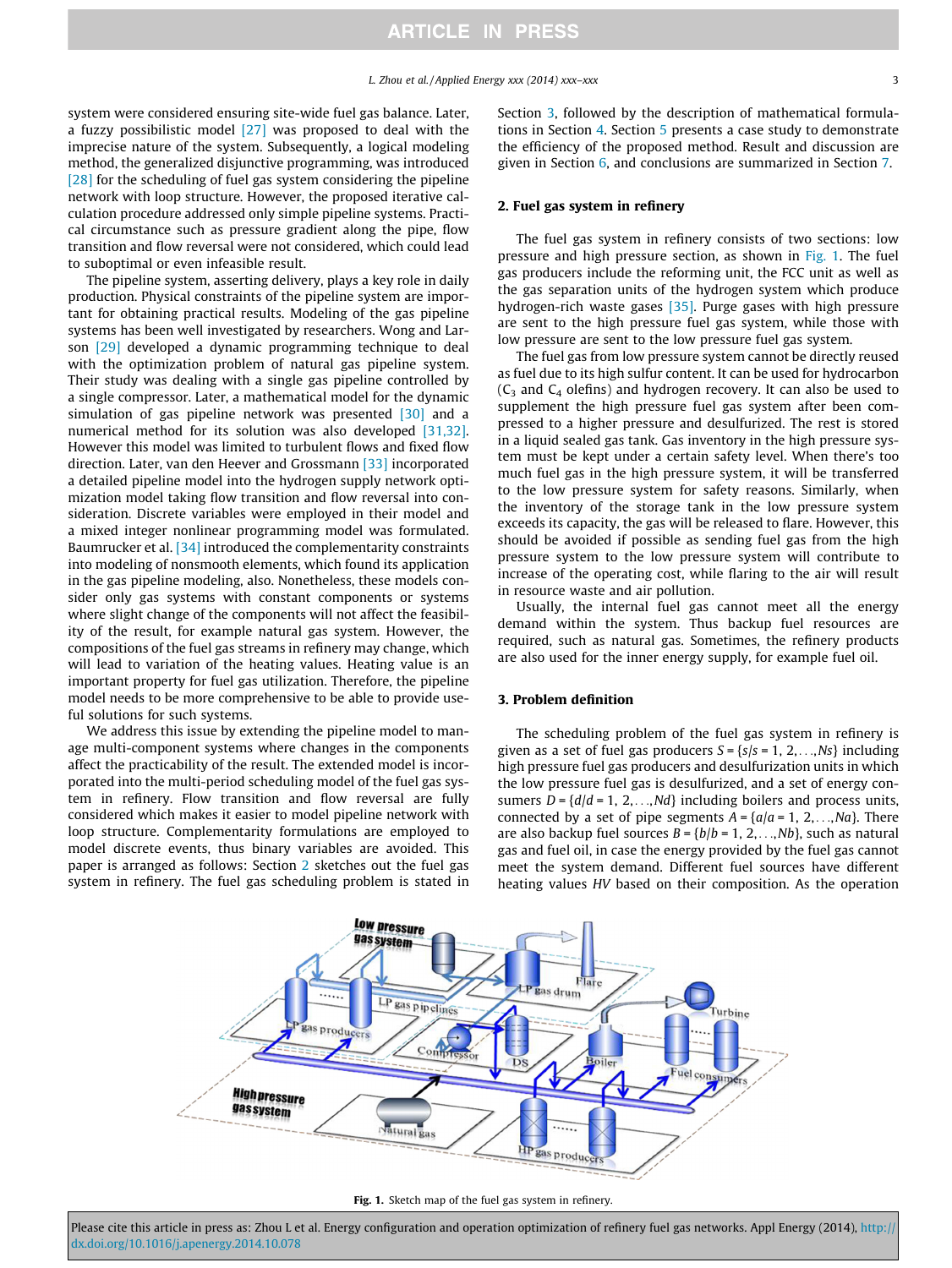<span id="page-3-0"></span>4 L. Zhou et al. / Applied Energy xxx (2014) xxx–xxx

conditions of the process units are changing in accordance with the operation plan in real practice, the scheduling time horizon is divided into several operating periods  $T = \{t/t = 1, 2, \ldots, Nt\}$ . Within each operating period, each process unit is kept in steady state operation. For different operating periods, the fuel gas production rate  $F_{\text{s},t}$  of each producer and the energy demand  $H_{d,t}^{Dem}$  of each consumer are different. In order to maintain economical and satisfactory operation, the fuel gas produced onsite should be fully utilized and the demand of the consumers must be satisfied. Furthermore, the physical constraints of the pipeline network should be considered and the pressure of the system must be kept under the safety level. It is desired to build up a scheduling model enabling fuel gas distribution in accordance with the energy supply and demand in the system while targeting the minimal operating cost.

#### 4. Mathematical model

A multi-period mathematical model for the scheduling of fuel gas system in refinery is presented in this section.

## 4.1. Objective function

The goal of the scheduling problem is to reduce the energy waste and minimize the cost while maintain satisfactory performance of the system. The objective function consists of two parts. The first part is the fuel gas penalty cost. The second part is the operating cost, which consists of the purchase cost of the backup fuels and the profit shrink caused by the consumption of onsite fuel product.

Min 
$$
obj = \sum_{d} \sum_{t} \xi F_{d,t} + \sum_{b} \sum_{t} \zeta_b F_{b,t}
$$
 (1)

where  $F_{d,t}$  represents the fuel gas feeding volume flowrate of consumer d, N m<sup>3</sup>/h.  $\xi$  stands for the unit penalty of fuel gas.  $\zeta_b$  represents the unit price of backup fuel b, and  $F_{b,t}$  stands for the consumption of backup fuel  $b$  in operation period  $t$ . It should be stressed out that the first part of the objective function is used to minimize the fuel gas consumption, in order to improve the energy efficiency. The penalty cost will not count in the total network cost though it will affect the total cost.

$$
F_{b,t} = \sum_{d} F_{b,d,t} \quad \forall b \in B, t \in T
$$
 (2)

## 4.2. Constraints for the fuel gas producers

The gas produced by the onsite processing units should be efficiently utilized since it is a byproduct. What is more, releasing the fuel gas into the atmosphere will lead to severe environmental pollution. Effective utilization of the fuel gas can decrease the expenditure for the backup fuels, and reduce the environmental impact of the plant.

$$
F_{s,t} \le F_{s,t}^{Capacity} \quad \forall s \in S, t \in T
$$
\n(3)

where  $F_{s,t}$  represents the fuel gas available from unit s in period t, N m $^3$ /h. For a high pressure fuel gas producer, it equals to the production amount in each period. For a low pressure fuel gas producer, it equals to the amount that being desulfurized and sent to high pressure fuel gas system.

## 4.3. Constraints for fuel gas consumers

To maintain productive operation, the energy demand of each consumer must be satisfied.

$$
H_{d,t} \ge H_{d,t}^{Dem} \quad \forall d \in D, t \in T
$$
\n
$$
(4)
$$

The energy acquired by each consumer equals to the energy provided by the fuel gas feeding flow plus the energy from the possible backup fuels.

$$
H_{d,t} = F_{d,t}HV'_{d,t} + \sum_{b} F_{b,d,t}HV'_{b} \quad \forall d \in D, t \in T
$$
 (5)

#### 4.4. Pipeline network constraints

Pipelines are key elements of the production. They connect the material suppliers with the consumers and transport the materials from upstream to downstream units.

In practice, the pipeline network is composed from a large number of pipe segments. Pipe segments are connected by physical junctions that we present as nodes  $n \in N$ , as shown in [Fig. 2.](#page-4-0) A node works like a splitter or a mixer, thus there's no mass accumulation. The inlet flowrate equals to the outlet flowrate. The mass balance for node  $n$  is formulated as:

$$
\sum_{a:(a,n)\in\text{ArctoNode}(A,N)} M_{a,out,t} + \sum_{s:(s,n)\in\text{Supply}(S,N)} M_{s,t}
$$
\n
$$
= \sum_{a:(a,n)\in\text{ArcfromNode}(A,N)} M_{a,in,t} + \sum_{d:(d,n)\in\text{Demand}(D,N)} M_{d,t} \quad \forall n \in N
$$
\n(6)

$$
\sum_{\substack{a:(a,n)\in ArctolNode(A,N)\\ \vdots\\ a:(a,n)\in ArcfromNode(A,N)}} M_{a,out,t} y_{a,k,t} + \sum_{\substack{s:(s,n)\in Supply(S,N)\\ d:(d,n)\in Demand(D,N)}} M_{s,t} y_{s,k,t} \quad \forall n
$$
\n
$$
\in N, k \in K \tag{7}
$$

where the left side represents the inlet mass flow of node  $n$ , while the right side gives the outlet. It should be stressed out that the proposed pipeline model allows reversal flow. When the flow direction is changed in a pipe segment, negative sign will be assigned to the flowrate indicating the flow direction. In this case, the inlet flow became the actual outlet.

The component concentration at each point of the pipe system is calculated as below:

$$
y_{n,k,t} = y_{s,k,t} \quad \forall (s,n) \in \text{Supply}(S,N), \ k \in K, \ t \in T
$$
 (8)

$$
y_{n,k,t} = \begin{cases} y_{a,k,t}^{in} & \text{if } M_{a,in,t} > 0 \quad \forall (a,n) \in ArcfromNode(A,N), t \in T \\ y_{a,k,t}^{in} & \text{if } M_{a,out,t} < 0 \quad \forall (a,n) \in ArctonNode(A,N), t \in T \end{cases}
$$
(9)

$$
y_{d,k,t} = y_{n,k,t} \quad \forall (d,n) \in Demand(D,N), k \in K, t \in T
$$
 (10)

$$
\sum_{k} y_{n,k,t} = 1 \quad \forall n \in \mathbb{N}, t \in \mathbb{T}
$$
\n(11)

Eq. (8) assigns the component concentration of the source to the corresponding source node. Eq.  $(9)$  defines the inlet flow concentration of a pipe arc, which equals to the node concentration of the inlet direction. Eq. (10) gives the component concentration of the demand node.

The heating value of the fuel gas flow is determined by its components. When different fuel gas flows are mixed together, the heating value of the new stream is calculated as follows:

$$
\sum_{a:(a,n)\in ArctoNode(A,N)} M_{a,out,t}HV_{a,t} + \sum_{s:(s,n)\in Supply(S,N)} M_{s,t}HV_s
$$
\n
$$
= \sum_{a:(a,n)\in ArcfromNode(A,N)} M_{a,in,t}HV_{a,t} + \sum_{d:(d,n)\in Demand(D,N)} M_{d,t}HV_{d,t}
$$
\n
$$
\forall n \in N
$$
\n(12)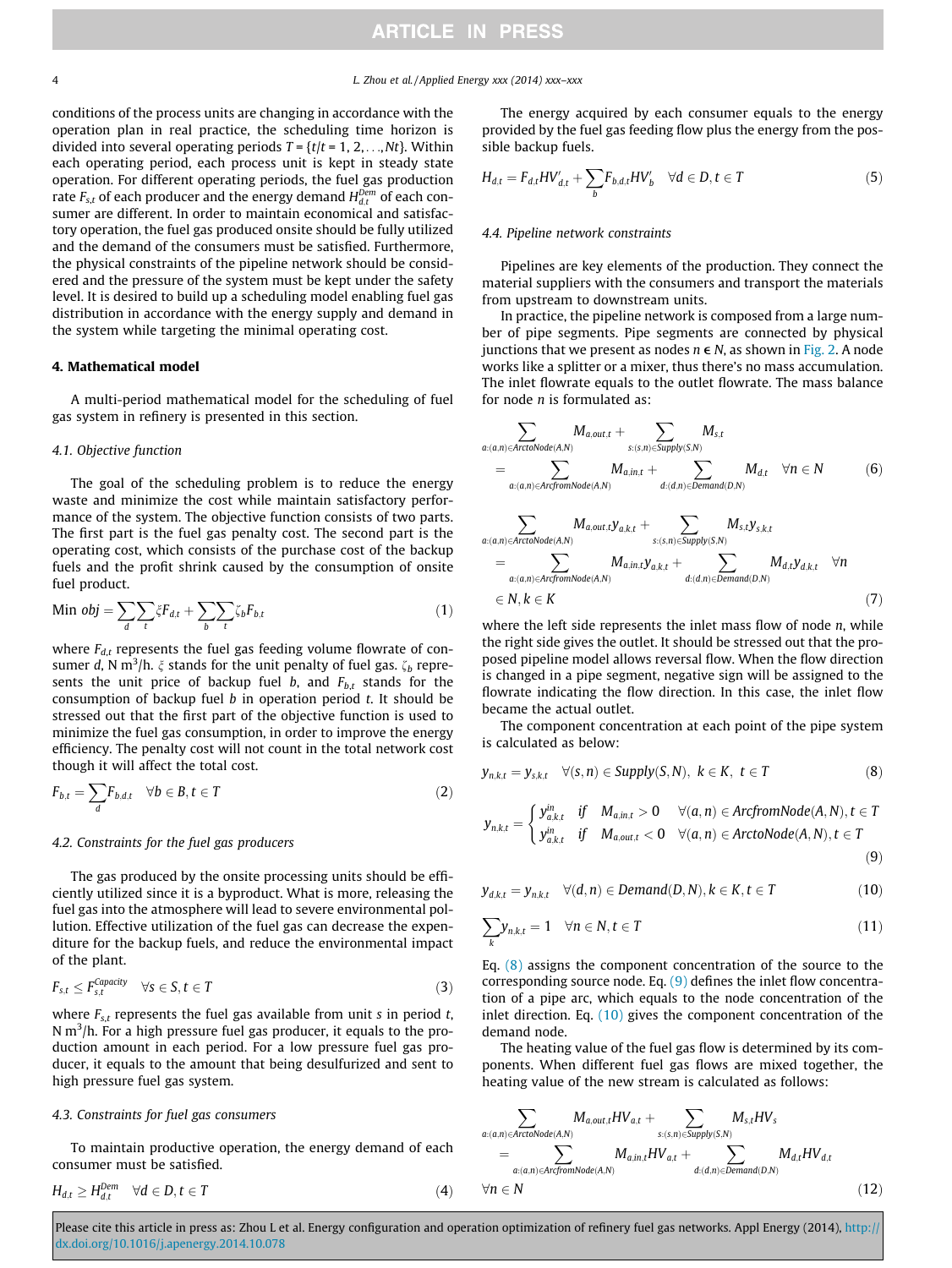L. Zhou et al. / Applied Energy xxx (2014) xxx–xxx 5

<span id="page-4-0"></span>

Fig. 2. Representation of pipe connection.

$$
HV_{n,t} = \begin{cases} HV_{a,t}^{in} & \text{if } M_{a,in,t} > 0 \quad \forall (a,n) \in ArcfromNode(A,N), t \in T \\ HV_{a,t}^{in} & \text{if } M_{a,out,t} < 0 \quad \forall (a,n) \in ArctonNode(A,N), t \in T \end{cases}
$$
(13)

 $HV_{d,t} = HV_{n,t}$   $\forall (d,n) \in Demand(D,N), t \in T$  (14)

$$
HV_s = HV_{n,t} \quad \forall (s,n) \in Supply(S,N), t \in T \tag{15}
$$

Assuming that, (1) the flow is one-dimensional plug flow and (2) isothermal conditions and ideal gas behavior. Given that the fuel gas system is normally kept under 0.7–0.8 MPa, the ideal gas behavior assumption is rational. The mass balance for the fuel gas flow inside a pipe segment is described as a linear first order partial differential equation [\[31\].](#page-9-0)

$$
\frac{\text{Area}}{c^2} \frac{\partial P}{\partial t} = -\frac{\partial M}{\partial x}
$$

where c is the speed of sound in the gas and  $c^2 = \frac{p}{\rho}$  (the isothermal process,  $\rho$ -gas density). The following formulation is derived:

$$
\frac{MwArea}{RTemp} \frac{\partial P}{\partial t} = -\frac{\partial M}{\partial x}
$$

By integrating both sides of the equation and applying the trapezoidal rule, the mass balance equation is reformulated to the following form:

$$
\frac{Area_a L_a(Mw_{a,t+1} \overline{P}_{a,t+1} - Mw_{a,t} \overline{P}_{a,t})}{RTemp} = \frac{1}{2} [(M_{a,in,t} - M_{a,out,t}) + (M_{a,in,t+1} - M_{a,out,t+1})](t_{t+1} - t_t) \quad \forall a \in A, t \in T
$$
\n(16)

where  $Area_a$  and  $L_a$  stand for the cross sectional area and the length of the pipe segment, respectively.  $Mw_{a,t}$  is the molecular weight of the fuel gas stream in pipe segment  $a$  at  $t$ . The molecular weight of the fuel gas stream is changing along with time and the location.

$$
Mw_{a,t} = \frac{1}{\sum_{k}^{y_{a,k,t}}/Mw_k} \quad \forall a \in A, t \in T
$$
\n(17)

Mass balance for the whole pipeline system is formulated as:

$$
\frac{\sum_{a}Area_{a}L_{a}(Mw_{a,t+1}\overline{P}_{a,t+1} - Mw_{a,t}\overline{P}_{a,t})}{RTemp}
$$
\n
$$
= \frac{1}{2} \left[ \sum_{s} (M_{s,t} + M_{s,t+1}) - \sum_{d} (M_{d,t} + M_{d,t+1}) \right] (t_{t+1} - t_{t})
$$
\n
$$
\forall t \in T, t \neq Nt
$$
\n(18)

where  $\overline{P}$  presents the average pressure of a pipe and is calculated by the following equations [\[36\]](#page-10-0):

$$
\overline{P}_{a,t} = \frac{\int_0^{L_a} P(x')dx'}{\int_0^{L_a} dx} = \frac{\left(\frac{1}{2}\right)P_{a,in,t} + \left(\frac{1}{12}\right)\frac{dP}{dx_{a,in,t}}L_a + \left(\frac{1}{2}\right)P_{a,out,t} - \left(\frac{1}{12}\right)\frac{dP}{dx_{a,out,t}}L_a}{L_a}
$$
\n(19)

 $\forall a \in A, t \in T$ 

$$
P_{a,out,t} = P_{a,in,t} + \frac{L_a}{2} \left( \frac{dP}{dx_{a,in,t}} + \frac{dP}{dx_{a,out,t}} \right) \quad \forall a \in A, t \in T
$$
 (20)

The momentum conservation for one-dimensional plug flow is described as a nonlinear differential equation. To compromise between the model accuracy and the computational cost, the following simplified equation is derived.

# $\frac{dP}{dx} = \frac{-fRTempM|M|}{2DiaArea^2MwP}$

The equation is evaluated at both ends of each pipe segment, and  $Z = \{in, out\}$  is introduced for notational convenience.

$$
\frac{dP}{dx_{a,z,t}} = \frac{-f_{a,z,t}RTempM_{a,z,t}|M_{a,z,t}|}{2Di a_a Area_a^2 M w_{a,t} P_{a,z,t}} \quad \forall a \in A, t \in T, z \in Z
$$
 (21)

The momentum conservation equation gives the pressure gradient of the fuel gas along a pipe. Here, the friction dominates the other contribution factors. Both laminar and turbulent flows are considered.

For laminar flow:

$$
f_{a,z,t}^{lam} = 64/Re_{a,z,t} \quad \forall a \in A, z \in Z, t \in T
$$
\nFor turbulent flow:

\n
$$
f(x) = \frac{1}{2} \int_{-\infty}^{\infty} f(x) \, dx
$$

 $f_{a,z,t}^{turb} = 1.326 \ln \left| \frac{1}{1 + \frac{1}{1 + \frac{1}{1 + \frac{1}{1 + \frac{1}{1 + \frac{1}{1 + \frac{1}{1 + \frac{1}{1 + \frac{1}{1 + \frac{1}{1 + \frac{1}{1 + \frac{1}{1 + \frac{1}{1 + \frac{1}{1 + \frac{1}{1 + \frac{1}{1 + \frac{1}{1 + \frac{1}{1 + \frac{1}{1 + \frac{1}{1 + \frac{1}{1 + \frac{1}{1 + \frac{1}{1 + \frac{1}{1 + \frac{1}{1 + \frac{1}{1 + \frac{1}{1 + \frac{1}{1 + \frac$  $\sqrt{\varphi_a/(3.7Di\alpha_a)+2.51\bigg/\bigg(Re_{a,z,t}\sqrt{f_{a,z,t}^{turb}}\bigg)}$ 'f <sup>turb</sup><br>J`a,z,t  $\sqrt{\frac{1}{\sqrt{1-\frac{1}{2}}}}$  $\overline{1}$  $\parallel$  $\sqrt{2}$  $\cdot \cdot$  $\overline{1}$  $\overline{\phantom{a}}$  $\overline{1}$  $\vert$  $^{-2}$  $(23)$ 

 $\forall a \in A, z \in Z, t \in T$ 

The Reynolds number is calculated as:

$$
Re_{a,z,t} = \frac{|M_{a,z,t}|Dia_a}{\mu Area_a} \quad \forall a \in A, z \in Z, t \in T
$$
 (24)

where  $\mu$  represents for the gas viscosity at the given condition, kg/ (m s).

For the long distance pipeline operation, the spread of the transient behavior can be relatively slow, such as natural gas system. The inlet and outlet flow direction of a pipe may be different when the inlet flow/pressure experiences a sudden change. However, for the fuel gas system within refineries, the pipe segments are relatively short compare to that of the natural gas system. The transient behavior can be completed within several minutes, which is quite short comparing to the scheduling time interval. Hence we assume that the inlet and outlet flow direction are the same during each period.

$$
M_{a,in,t}M_{a,out,t} \geq 0 \quad \forall a \in A, t \in T
$$
\n
$$
(25)
$$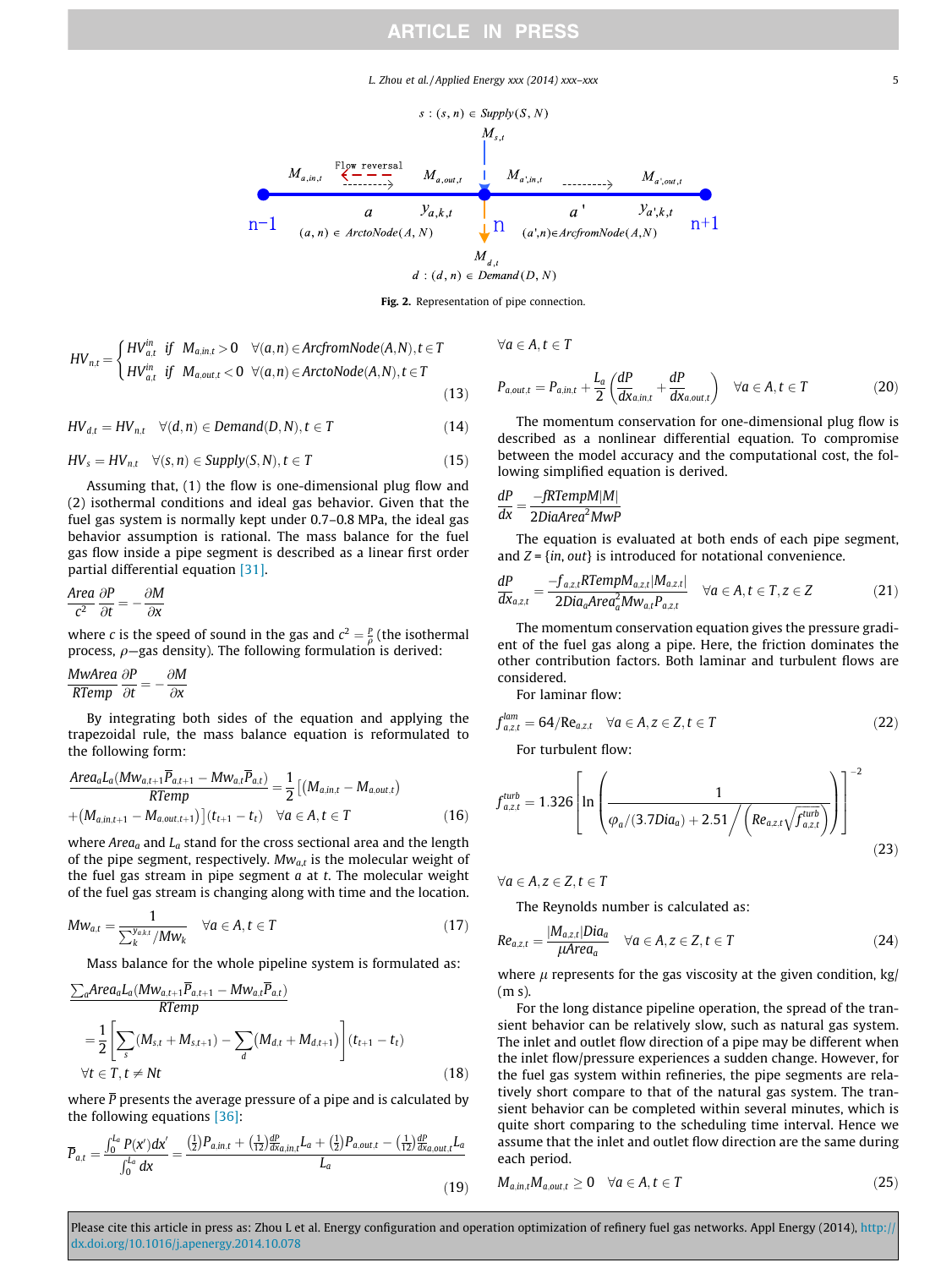# 6 L. Zhou et al. / Applied Energy xxx (2014) xxx–xxx

It is assumed that the fuel gas is uniformly mixed in each pipe segment. The component concentration and the heating value of the gas flow inside a pipe are defined as:

when 
$$
t = 0
$$

$$
y_{a,k,0} = y_{a,k,0}^{in} \quad \forall a \in A, k \in K
$$
\n
$$
(26)
$$

$$
HV_{a,0} = HV_{a,0}^{in} \quad \forall a \in A
$$
\n
$$
(27)
$$

when  $t > 0$ ,  $M_{a,in,t+1} > 0$ 

$$
y_{a,k,t+1}(|M_{a,in,t+1}|\Delta t + Inv_{a,t}) = y_{a,k,t+1}^{in}|M_{a,in,t+1}|\Delta t + y_{a,k,t}ln v_{a,t}
$$
  

$$
\forall a \in A, k \in K, t \in T
$$
 (28)

$$
HV_{a,t+1}(|M_{a,in,t+1}|\Delta t + Inv_{a,t}) = HV_{a,t+1}^{in}|M_{a,in,t+1}|\Delta t + HV_{a,t}ln v_{a,t}
$$
  

$$
\forall a \in A, t \in T
$$
 (29)

when  $t > 0$ ,  $M_{a,in,t+1} < 0$ 

$$
y_{a,k,t+1}(|M_{a,out,t+1}|\Delta t + In v_{a,t}) = y_{a,k,t+1}^{in}|M_{a,out,t+1}|\Delta t + y_{a,k,t}ln v_{a,t}
$$
  

$$
\forall a \in A, k \in K, t \in T
$$
 (30)

$$
HV_{a,t+1}(|M_{a,out,t+1}|\Delta t + In\nu_{a,t}) = HV_{a,t+1}^{in}|M_{a,out,t+1}|\Delta t + HV_{a,t}ln\nu_{a,t}
$$
  

$$
\forall a \in A, t \in T
$$
 (31)

$$
\sum_{k} y_{a,k,t}^{in} = 1 \quad \forall a \in A, t \in T
$$
\n(32)

$$
\sum_{k} y_{a,k,t} = 1 \quad \forall a \in A, t \in T
$$
\n(33)

The network inventory considered in this study is the linepack in the pipeline.

$$
In \nu_{a,t} = Area_a L_a M w_{a,t} \overline{P}_{a,t} / RTemp \quad \forall a \in A, t \in T
$$
 (34)

$$
In\nu_{a,t+1} = \begin{cases} In\nu_{a,t} + (M_{a,in,t+1} - M_{a,out,t+1})\Delta t & \text{if } M_{a,in,t+1} > 0 \\ In\nu_{a,t} - (M_{a,in,t+1} - M_{a,out,t+1})\Delta t & \text{if } M_{a,in,t+1} < 0 \end{cases} \forall a \in A, t \in T
$$
\n(35)

It is necessary to ensure that the gas inventory at the end of the scheduling time horizon equal to or not less than the original amount of the gas inventory. The following equations are formulated:

$$
T \ln \nu_t = \sum_{a \in A} \ln \nu_{a,t} \quad \forall t \in T \tag{36}
$$

$$
T \ln v_{\text{Nt}} \geq T \ln v_0 \tag{37}
$$

#### 4.5. Complementarity formulations and equilibrium constraints

Both the piecewise function and the absolute value operator are presented in the mathematical model. These are nonsmooth functions. Usually, mixed integer programming is used to handle these logical disjunctions. But the associate computational cost might be high for large systems with lots of discrete events. Especially for the dynamic system in the present work, flow reversal may occur at any point of the pipe system in any time. Additionally, nonlinear terms exist in the model. For the worst case, the solution time of a mixed integer nonlinear programming problem may grow exponentially with the number of discrete decisions. Zhang et al. [\[28\]](#page-9-0) introduced a general disjunctive programming (GDP) to model the logical disjunctions, which is eventually converted to mixed integer form and solved by a simulation based iterative approach.

In the present work, we adopt an alternative way to model the disjunctive events—complementary formulations.

Complementarity is a relationship between variables where either or both must be at their bound. Complementarity formulations offer an alternative way to model discrete decisions without the use of binary variables. Usually, compared to a mixed integer nonlinear program, less computational effort is required to obtain local optimal solutions. It is useful with certain classes of problems [\[34\]](#page-10-0), such as absolute value operator and piecewise functions.

The absolute value operator in the momentum conservation equation is reformulated as:

$$
|M_{a,z,t}| = M_{a,z,t}^+ + M_{a,z,t}^- \quad \forall a \in A, z \in Z, t \in T
$$
\n(38)

$$
M_{a,z,t} = M_{a,z,t}^+ - M_{a,z,t}^- \quad \forall a \in A, z \in Z, t \in T
$$
\n(39)

$$
0 \leqslant M_{a,z,t}^+ \perp M_{a,z,t}^- \geqslant 0 \quad \forall a \in A, \ z \in Z, \ t \in T \tag{C.1}
$$

Eq. (C,1) represents a complementarity relationship, in which  $\perp$ is the complementarity operator compelling at least one of the complementing bounds to be active. The complementarity formulations are then reformulated into equilibrium constraints in order to be incorporated into the mathematical program, thus a mathematical program with equilibrium constraints (MPEC) is created. The applications of MPEC in chemical engineering optimization is introduced by Baumrucker et al. [\[34\].](#page-10-0)

$$
M_{a,z,t}^+ M_{a,z,t}^- = 0 \quad \forall a \in A, z \in Z, t \in T \tag{40a}
$$

$$
M_{a,z,t}^+, M_{a,z,t}^- \ge 0 \quad \forall a \in A, z \in Z, t \in T \tag{40b}
$$

The friction factor is calculated piecewisely based on the flow pattern:

$$
f_{a,z,t} = \begin{cases} f_{a,z,t}^{lam} \text{ Re} < 2300 \\ f_{a,z,t}^{turb} \text{ Re} > 2300 \end{cases} \quad \forall a \in A, z \in Z, t \in T \tag{41}
$$

With the use of complementarity formulations, the piecewise function is reformulated as:

$$
f_{a,z,t} = switch_{a,z,t}f_{a,z,t}^{lam} + (1 - switch_{a,z,t})f_{a,z,t}^{turb} \quad \forall a \in A, z \in Z, t \in T
$$
\n(41a)

$$
(Re_{a,z,t}-2300)-\lambda 1_{a,z,t}+\lambda 2_{a,z,t}=0 \quad \forall a\in A, z\in Z, t\in T \qquad \quad (41b)
$$

$$
0 \leq switch_{a,z,t} \perp \lambda 1_{a,z,t} \geq 0 \quad \forall a \in A, z \in Z, t \in T
$$
 (C.2)

$$
0\leq (1-\textit{switch}_{\textit{a},z,t})\perp \lambda2_{\textit{a},z,t}\geq 0 \quad \forall \textit{a} \in A, \textit{z} \in Z, t \in T \tag{C.3}
$$

where switch $a_{a,z,t}$  is the switching variable determined by the Reynolds number. By inspection it is easy to see that if the Reynolds number is smaller than 2300, auxiliary variable  $\lambda_2$ <sub>azt</sub> will be enforced to be positive by Eq. (41b), and the switching variable switch $a_{a,z,t}$  will then be set to 1 by the complementarity formulation  $(C.3)$ . In this way, the friction factor is calculated by laminar flow, vice versa. The friction factor calculation is set valued when the Reynolds number is exactly 2300. The complementary formulations  $(C.2)$  and  $(C.3)$  are then reformulated as equilibrium constraints.

$$
switch_{a,z,t}\lambda1_{a,z,t}=0 \quad \forall a \in A, z \in Z, t \in T
$$
\n(41c)

$$
(1 - switch_{a,z,t})\lambda 2_{a,z,t} = 0 \quad \forall a \in A, z \in Z, t \in T
$$
\n(41d)

$$
switch_{a,z,t}, \lambda 1_{a,z,t}, \lambda 2_{a,z,t} \ge 0 \quad \forall a \in A, z \in Z, t \in T
$$
\n
$$
(41e)
$$

$$
1 - switch_{a,z,t} \ge 0 \quad \forall a \in A, z \in Z, t \in T \tag{41f}
$$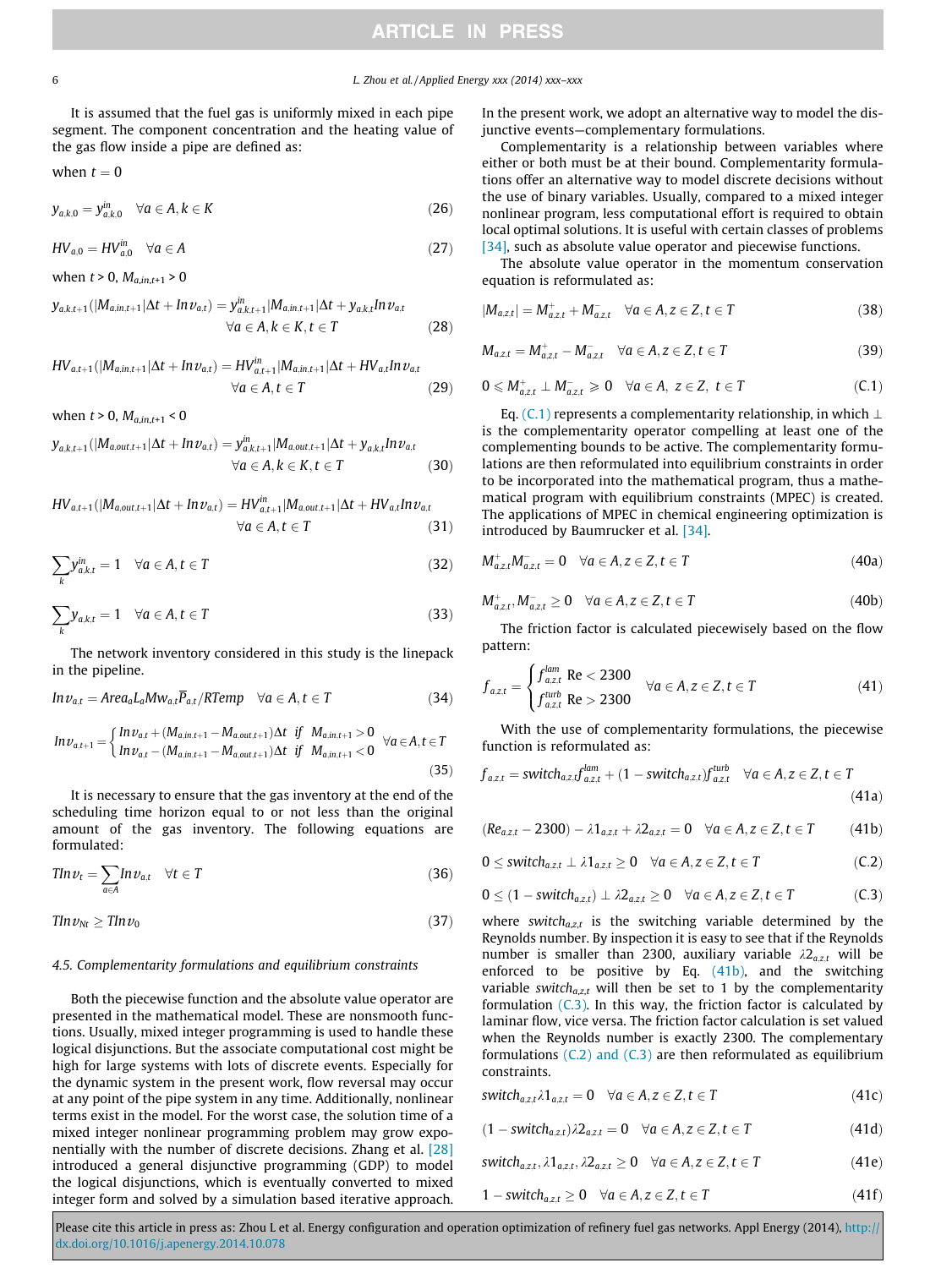# L. Zhou et al. / Applied Energy xxx (2014) xxx-xxx 7

<span id="page-6-0"></span>

Fig. 3. Layout of the pipeline system of the case study. Nodes are labeled N#, with source nodes (suppliers) represented as small boxes, and demand nodes (customers) marked as small round boxes.

#### Table 1

Prediction of fuel gas output for the in-plant producers (N  $m^3/h$ ).

| S                | Operation periods |        |        |        |        |        |  |
|------------------|-------------------|--------|--------|--------|--------|--------|--|
|                  |                   |        | κ      | 4      | 5      | 6      |  |
| Coking           | 10.600            | 11.800 | 11.900 | 11.300 | 11.100 | 11.400 |  |
| Hydrogenation2   | 1200              | 1200   | 1250   | 1210   | 1190   | 1200   |  |
| <b>FCC</b>       | 7100              | 7080   | 6900   | 7000   | 7090   | 6060   |  |
| Sweetening       | 10.000            | 10.500 | 9800   | 10.200 | 10.800 | 10.500 |  |
| Low-pressure gas | 10.800            | 10.600 | 17.000 | 16.000 | 13.700 | 10.500 |  |

# Table 2

Heating value (based on volume) of fuel gas and backup fuels (MJ/N  $m^3$ ).

| HV | Coking      | Hydrogenation2 | <b>FCC</b> | Sweetening        |
|----|-------------|----------------|------------|-------------------|
|    | 33.85       | 65.049         | 30.157     | 39.436            |
| HV | Natural gas | Hydrocarbon    | LPG.       | Fuel oil $(MI/t)$ |
|    | 33.324      | 103.928        | 125.738    | 40,000            |

#### Table 3

Component concentration and viscosity of each fuel gas source.

#### 4.6. Pressure constraints

The fuel gas system is required to be maintained under the safety pressure range.

$$
P^{Low} \le P_{a,z,t} \le P^{Up} \quad \forall a \in A, z \in Z, t \in t \tag{42}
$$

As ideal gas behavior is assumed, the relationship between volumetric flowrate and mass flowrate is give as follow:

$$
M_{s,t} = F_{s,t} M w_{s,t} P / R Temp \qquad (43)
$$

## 5. Case study

The application of the proposed approach is illustrated with a case study taken from the literature [\[28\]](#page-9-0). The fuel gas system in the case study consists from 3 high pressure fuel gas producers, a sweetening unit which upgrades low pressure fuel gas to qualified high pressure fuel gas, 4 backup fuel sources, 1 self-producing-selfconsuming unit and 12 energy consumers. The layout of the pipe-

|                 | Coking                | Hydrogenation2        | FCC                   | Sweetening            | Natural gas           |
|-----------------|-----------------------|-----------------------|-----------------------|-----------------------|-----------------------|
| H <sub>2</sub>  | 0.1151                | 0.1303                | 0.311                 | 0.2503                | $\Omega$              |
| O <sub>2</sub>  | 0.0164                | 0.037128              | 0.008                 | 0.009324              | $\bf{0}$              |
| N <sub>2</sub>  | 0.0064                | 0.139672              | 0.1308                | 0.035076              | 0.0554                |
| CH <sub>4</sub> | 0.5004                | 0.312                 | 0.2593                | 0.4867                | 0.8553                |
| $C_2H_4$        | 0.0329                | 0.1237                | 0.1237                | 0.0196                | $\bf{0}$              |
| $C_2H_6$        | 0.148                 | 0.1789                | 0.115                 | 0.1653                | 0.00025               |
| $C_3H_8$        | 0.0853                | 0.0014                | 0.0141                | 0.0039                | 0.0002                |
| $C_3H_6$        | 0.0328                | 0.0043                | 0                     | 0.0031                | $\bf{0}$              |
| $C_4H_8$        | 0.0072                | 0.0108                | 0.0045                | 0.0011                | $\bf{0}$              |
| $C_4H_{10}$     | 0.0205                | 0.0101                | 0                     | 0.0026                | $\Omega$              |
| $C_5H_{12}$     | 0.0164                | 0.004                 | $\Omega$              | 0.004                 | $\Omega$              |
| <sub>CO</sub>   | $\bf{0}$              | 0.0268                | 0.0056                | 0.012                 | 0.04995               |
| CO <sub>2</sub> | 0.0186                | 0.0209                | 0.028                 | 0.007                 | 0.0389                |
| $\mu$           | $1.10 \times 10^{-5}$ | $1.18 \times 10^{-5}$ | $1.08 \times 10^{-5}$ | $1.08 \times 10^{-5}$ | $1.18 \times 10^{-5}$ |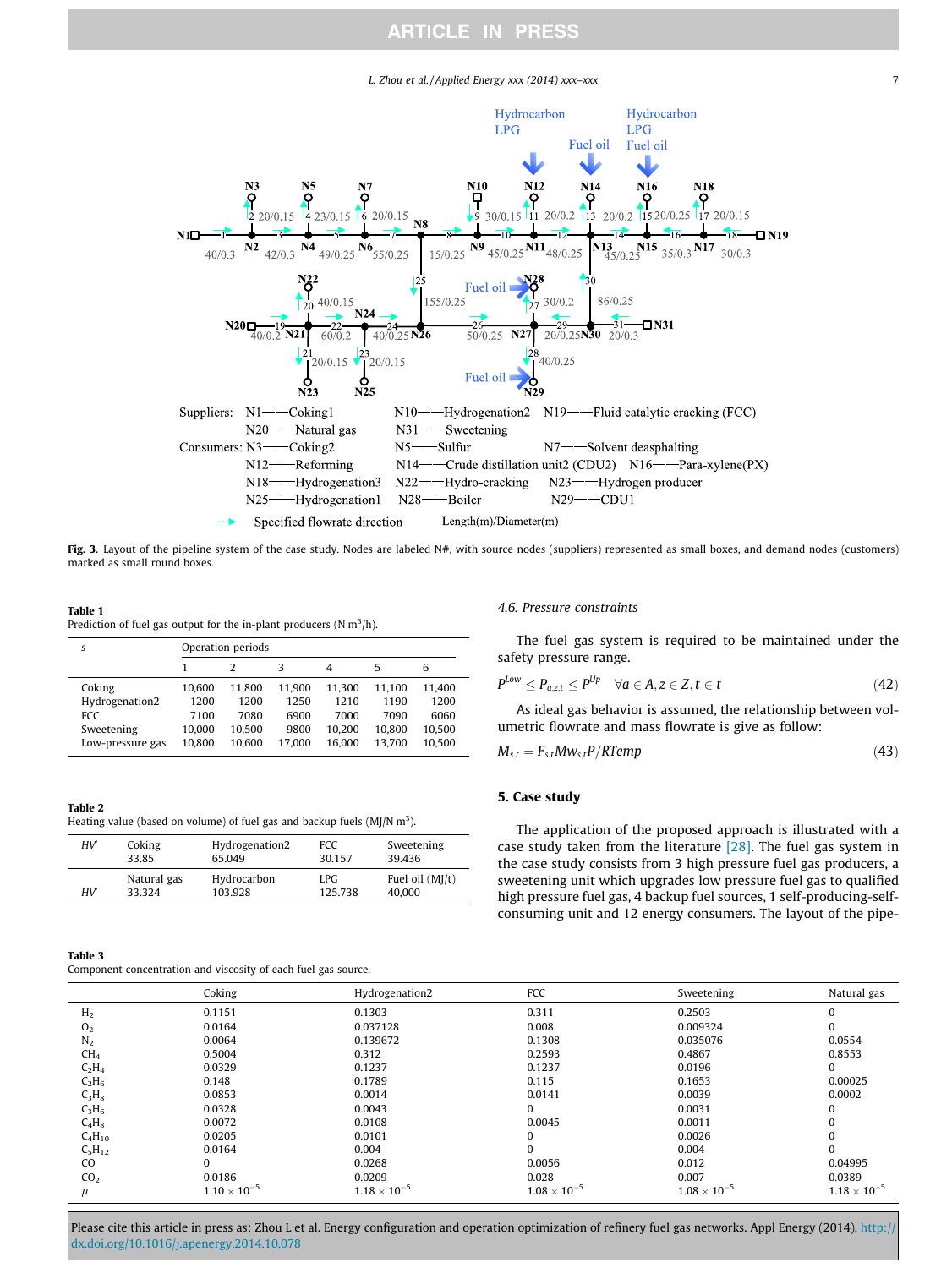<span id="page-7-0"></span>8 L. Zhou et al. / Applied Energy xxx (2014) xxx–xxx

#### Table 4

Price of the backup fuels (yuan/N  $m<sup>3</sup>$ ).

|  |    | Natural gas Hydrocarbon LPG Fuel oil (yuan/t) HP to LP Flare |  |
|--|----|--------------------------------------------------------------|--|
|  | 10 | 2000                                                         |  |

HP—high pressure gas, LP—low pressure gas.

#### Table 5

Prediction of energy demanded by the consumers in the case study (KMJ).

| Consumers            |       | Operating periods |       |       |       |       |
|----------------------|-------|-------------------|-------|-------|-------|-------|
|                      | 1     | $\overline{2}$    | 3     | 4     | 5     | 6     |
| Coking <sub>2</sub>  | 77    | 79                | 78    | 74    | 78    | 77    |
| Sulfur               | 67    | 65                | 66    | 67    | 69    | 66    |
| Solvent deasphalting | 50    | 50                | 51    | 48    | 52    | 51    |
| Reforming            | 330   | 335               | 331   | 329   | 334   | 338   |
| CDU <sub>2</sub>     | 290   | 293               | 291   | 288   | 289   | 290   |
| <b>PX</b>            | 680   | 684               | 682   | 679   | 677   | 681   |
| Hydrogenation3       | 38    | 37                | 39    | 40    | 37    | 39    |
| Hydro-cracking       | 56    | 56.5              | 57    | 56    | 57.5  | 56    |
| Hydrogen producer    | 56    | 56.5              | 57    | 56    | 57.5  | 56    |
| Hydrogenation1       | 39    | 37                | 38    | 39    | 40    | 38    |
| <b>Boiler</b>        | 146.4 | 145.5             | 146.8 | 145.9 | 146.4 | 147.2 |
| CDU <sub>1</sub>     | 198.6 | 197.5             | 199.2 | 198.1 | 198.6 | 199.8 |
| Hydrogenation2       | 65    | 66                | 68    | 64    | 65    | 66    |

line system as well as the length and diameter of the pipelines are given in [Fig. 3](#page-6-0).

The scheduling problem considered in this work is composed of 6 operation periods. The temperature of the system is set to be at 298.15 K. [Table 1](#page-6-0) gives the prediction of the fuel gas output for the

# Table 6

Comparison of the proposed model and the model proposed by Zhang et al. [\[28\]](#page-9-0)

|                                                                                                   | Model proposed<br>by Zhang et al.<br>[28]                           | Proposed model                                                                                                       |
|---------------------------------------------------------------------------------------------------|---------------------------------------------------------------------|----------------------------------------------------------------------------------------------------------------------|
| Model type<br>Continuous variables<br>Binary variables<br>Constraints<br>Practical considerations | MILP<br>384<br>162<br>720<br>Loop and branching<br>pipeline network | <b>MPEC</b><br>2618<br>2656<br>Loop and branching<br>pipeline network;<br>flow reversal: flow<br>transition; dynamic |
| Solve strategy                                                                                    | Simulation-based<br>iterative approach                              | heating value and<br>pressure calculation<br>Non-iterative<br>method                                                 |

#### Table 7

Result status of the input fuel gas flow of each consumer.

producers, while [Table 2](#page-6-0) presents the heating values of the energy sources. The heating values of the energy sources are considered to be constant during the scheduling time horizon. The component concentration and the viscosity of each energy source are given in [Table 3.](#page-6-0) In order to cut down the calculation effort, the viscosity of the fuel gas is set to be 1.18  $\times$  10<sup>-5</sup>. Backup fuels include natural gas, hydrocarbon and fuel oil. Prices of the backup fuels are shown in Table 4. The penalty cost of fuel gas  $\xi$  is set to be 1. Prediction of the energy demanded by the consumers is shown in Table 5. In order to maintain safety operation, the pressure of the system is required to be kept within the range of (0.7, 0.8) MPa.

It can be concluded from [Tables 1](#page-6-0), [2](#page-6-0) and 5 that the energy produced by the self-producing-self-consuming unit (i.e. the hydrogenation2 unit) is larger than its demand during the whole time horizon. Hence it is treated as an energy supplier, as shown in [Fig. 3](#page-6-0).

# 6. Result and discussion

GAMS (General Algebraic Modeling System) software [\[37\]](#page-10-0) is used to model the scheduling problem and NLPEC is chosen as the solver. The MPEC model contains 2618 variables and 2656 constraints. A comparison of the proposed model and the model proposed by Zhang et al. [\[28\]](#page-9-0) is given in Table. 6. The MPEC model is transformed into NLP model by the NLPEC solver and then solved with a standard NLP solver. In our case study, we apply the active set NLP solver, CONOPT. It took 275.581 s to get the optimal result (based on the PC specification: Intel D CPU 3.00 GHz, 4 GB RAM). The model is first solved as a steady state problem under the operation condition of the starting period. The solution from the first solving is then used to initiate the variables of the multi-period model.

By solving the multi-period model, an optimal scheduling result including a rational distribution of the high pressure fuel gas and the corresponding supplementation strategy of the backup fuels is obtained. Table 7 gives the result status of the input fuel gas flow of each consumer in each period, including the flowrate and the heating value. The supplementation scheme of the backup fuels is shown in [Table 8](#page-8-0). Only three of the backup fuels are chosen by the proposed procedure to complement the energy deficit of the system, which are natural gas, fuel oil and liquefied petroleum gas (LPG). It should be noted that, natural gas is first sent to the high pressure fuel gas pipeline system and then to each consumer, while the other two backup fuels are directly fed to the corresponding consumers.

A comparison is made to illustrate the advantage of the proposed method. [Fig. 4](#page-8-0) compares the natural gas consumption

| D                    |        |       |        |       |                          |       |        |       |        |       |        |       |
|----------------------|--------|-------|--------|-------|--------------------------|-------|--------|-------|--------|-------|--------|-------|
|                      |        |       | ∽      |       | $\overline{\phantom{0}}$ |       |        |       | 5      |       | 6      |       |
|                      |        | HV'   |        | HV'   | F                        | HV'   |        | HV'   |        | HV'   |        | HV'   |
| Coking <sub>2</sub>  | 2274.7 | 33.85 | 2333.8 | 33.85 | 2304.3                   | 33.85 | 2186.1 | 33.85 | 2304.3 | 33.85 | 2274.7 | 33.85 |
| Sulfur               | 1979.3 | 33.85 | 1920.2 | 33.85 | 1949.8                   | 33.85 | 1979.3 | 33.85 | 2038.4 | 33.85 | 1949.8 | 33.85 |
| Solvent deasphalting | 1477.1 | 33.85 | 1477.1 | 33.85 | 1506.6                   | 33.85 | 1418.0 | 33.85 | 1536.2 | 33.85 | 1506.6 | 33.85 |
| Reforming            | 5062.6 | 35.04 | 6243.9 | 34.74 | 6345.2                   | 34.82 | 5922.5 | 35.00 | 5402.0 | 34.91 | 5837.2 | 34.81 |
| CDU <sub>2</sub>     | 3016.5 | 39.43 | 1805.8 | 39.42 | 3925.3                   | 39.43 | 1472.3 | 39.41 | 3775.3 | 39.43 | 1707.3 | 39.42 |
| <b>PX</b>            | 5844.8 | 30.16 | 5851.6 | 30.16 | 5625.2                   | 30.16 | 5661.1 | 30.16 | 5888.5 | 30.16 | 4749.3 | 30.17 |
| Hydrogenation3       | 1260.1 | 30.16 | 1226.9 | 30.16 | 1293.2                   | 30.16 | 1326.4 | 30.16 | 1226.9 | 30.16 | 1293.2 | 30.16 |
| Hydro-cracking       | 1680.5 | 33.32 | 1695.5 | 33.32 | 1710.5                   | 33.32 | 1680.5 | 33.32 | 1725.5 | 33.32 | 1680.5 | 33.32 |
| Hydrogen producer    | 1680.5 | 33.32 | 1695.5 | 33.32 | 1710.5                   | 33.32 | 1680.5 | 33.32 | 1725.5 | 33.32 | 1680.5 | 33.32 |
| Hydrogenation1       | 1170.3 | 33.32 | 1110.3 | 33.32 | 1140.3                   | 33.32 | 1170.3 | 33.32 | 1200.3 | 33.32 | 1140.3 | 33.32 |
| Boiler               | 1954.8 | 39.43 | 3690.2 | 39.43 | 2914.5                   | 39.42 | 3700.1 | 39.43 | 2492.2 | 39.41 | 3733.1 | 39.43 |
| CDU <sub>1</sub>     | 5037.0 | 39.43 | 5009.1 | 39.43 | 2987.5                   | 39.42 | 5023.9 | 39.43 | 4581.9 | 39.41 | 5067.0 | 39.43 |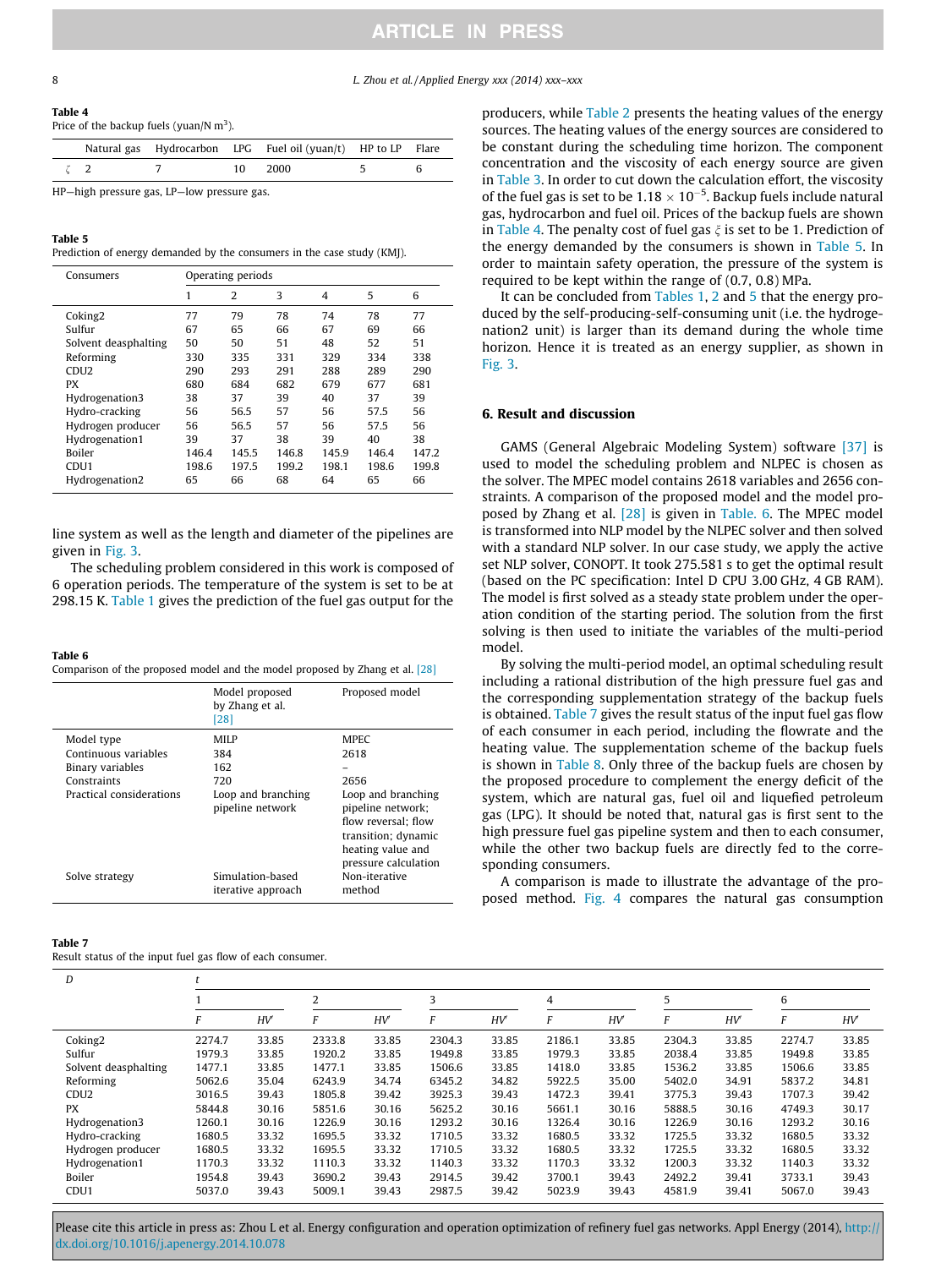#### L. Zhou et al. / Applied Energy xxx (2014) xxx–xxx 9

#### <span id="page-8-0"></span>Table 8

Supplementation strategy of the backup fuels for some of the units.

| Fuel oil/t                                             | CDU <sub>2</sub><br><b>PX</b>           | 4.2768<br>12.5925               | 5.5454<br>12.6874    | 3.4059<br>12.8081                        | 5.7492<br>12.7060    | 3.5037<br>12.4845                         | 5.5675<br>13.4434     |
|--------------------------------------------------------|-----------------------------------------|---------------------------------|----------------------|------------------------------------------|----------------------|-------------------------------------------|-----------------------|
| $LPG/N$ m <sup>3</sup><br>Natural gas/N m <sup>3</sup> | Boiler<br>CDU <sub>1</sub><br>Reforming | 1.7331<br>1213.6784<br>4541.864 | 939.1038<br>4507.425 | 0.7978<br>2.0358<br>875.4462<br>4582.340 | 968.0937<br>4527.756 | 1.2046<br>0.4508<br>1156.6839<br>4694.080 | 1072.1104<br>4480.283 |



Fig. 4. Natural gas consumption obtained by different methods.



Fig. 5. Average pressure of pipe segment 19 in each operation period.

obtained by the present work with the results presented by Zhang et al. [\[28\].](#page-9-0) As it is shown, the result obtained by the proposed method uses less natural gas. Instead, more fuel oil is consumed. This is because the price of the fuel oil (0.05 yuan/MJ) is lower than that of the natural gas (0.06 yuan/MJ), based on unit heating value. Furthermore, the supply schedule obtained by the present study is more stable during the entire time horizon. A stable supply schedule of the external fuel is easier to manage and better for maintaining the safety system pressure. The average pressure of the pipe connecting the natural gas source to the network is given in Fig. 5. Fig. 6 illustrates the average pressure of each pipe in the network during the first operating period. As shown, the pressure of each pipe segment is kept under the safety level.

By applying the proposed method, fuel resources are high efficiently utilized. There is no low pressure fuel gas being released



Fig. 6. Average pressure of each pipe segment in the first operating period.

to flare or high pressure fuel gas being sent to low pressure system. Fig. 7 illustrates the comparison between the energy supply and the energy demand of each consuming unit in the 1st operating period. By comparing the energy supply scheme with the energy demand, it can be concluded that: (1) for the result obtained by the proposed method, the energy supplied to each consuming unit satisfies the actual demand just with the right amount. Neither energy shortage occurred nor large amount of superfluous energy were consumed. (2) For the result obtained by Zhang et al. [\[28\],](#page-9-0) however, both energy shortage and excessive energy consuming occurred. For example, the hydro-cracking and the hydrogen producer unit, the energy provided are less than the demand, while



Fig. 7. The energy supply and demand of each unit in the 1st operating period.

Please cite this article in press as: Zhou L et al. Energy configuration and operation optimization of refinery fuel gas networks. Appl Energy (2014), http:/ [dx.doi.org/10.1016/j.apenergy.2014.10.078](http://dx.doi.org/10.1016/j.apenergy.2014.10.078)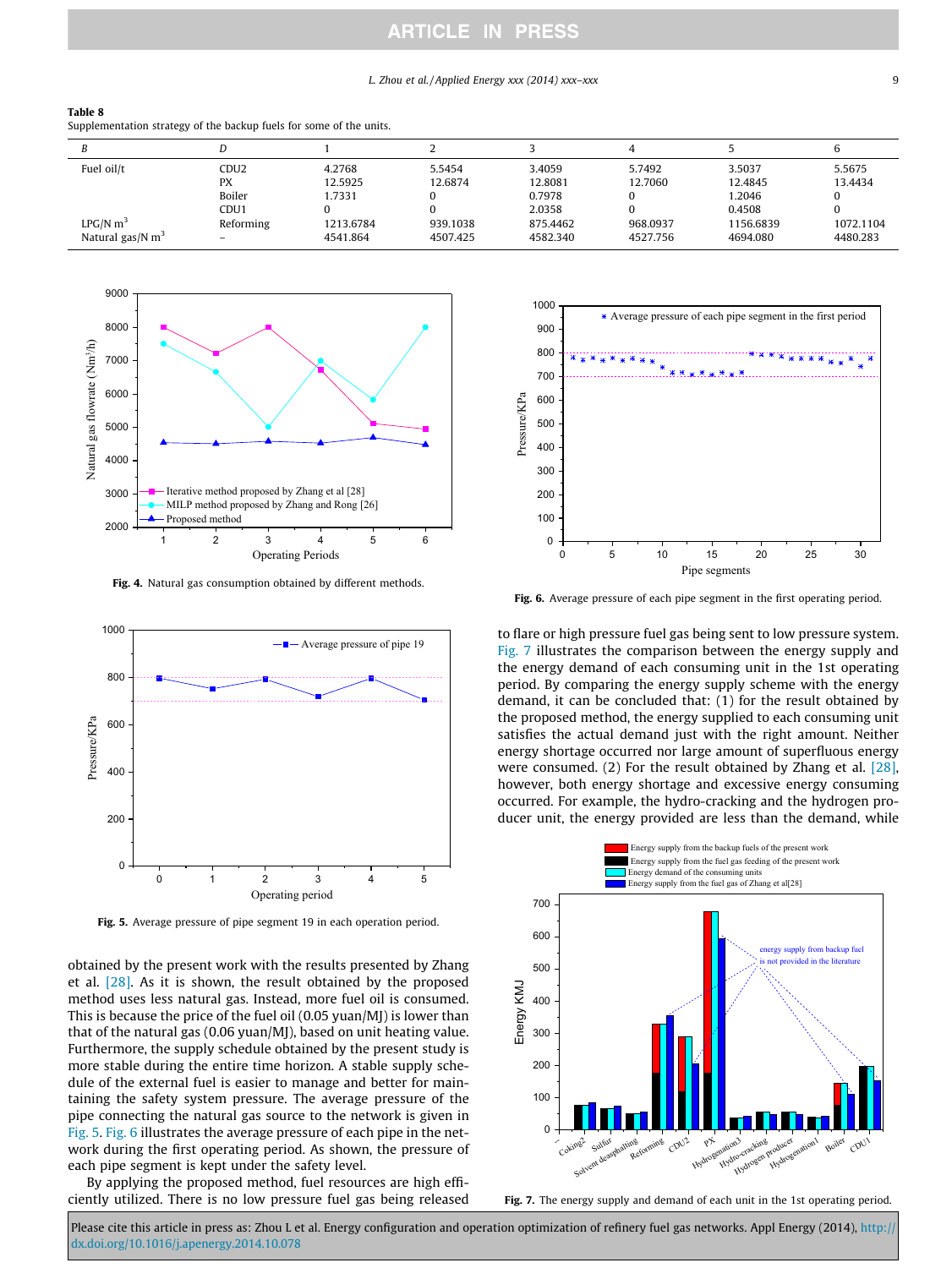#### 10 L. Zhou et al. / Applied Energy xxx (2014) xxx–xxx

<span id="page-9-0"></span>

#### Table 9

Comparison of the optimization result for different methods.

| Items               | $Cost/$ yuan | Consumption                | HV/MI     | Total HV/MJ | Total cost/yuan |
|---------------------|--------------|----------------------------|-----------|-------------|-----------------|
| Proposed method     |              |                            |           |             |                 |
| Natural gas         | 54667.497    | 27333.735 N m <sup>3</sup> | 910869.8  |             |                 |
| Fuel oil            | 221985.161   | 110.993 t                  | 4,439,700 | 6,133,304   | 338903.8        |
| LPG.                | 62251.164    | 6225.116 N m <sup>3</sup>  | 782733.7  |             |                 |
| Zhang et al. $[28]$ |              |                            |           |             |                 |
| Natural gas         | 80,000       | 40,000 N $m3$              | 1.332.960 |             |                 |
| Fuel oil            | 113.092      | 56.546 t                   | 2,261,840 | 4,352,887   | -               |
| LPG.                | 60.291       | 6029.1 N $m3$              | 758.087   |             |                 |

Total energy demand: 12,589,000 MJ; total internal energy supply: 6457308.2 MJ.

for the coking2 and the sulfur unit the energy supplied is greater than the demand. It should be noted that the energy supply of the backup fuels of the result in literature is not shown, because it is not given by Zhang et al.  $[28]$ . These units for which the backup fuels are available are not compared.

Table 9 gives the comparison of the optimization result between the present work and the method proposed in literature [28]. The total energy demand of all the consumers during the whole period is 12,589,000 MJ, which can be calculated from [Table 5](#page-7-0). It can also be derived from [Tables 1](#page-6-0) and [2](#page-6-0) that the energy provided by all the fuel gas produced during the whole time horizon is 6457308.2 MJ. If we compare the total energy demand with the total energy supply during the whole time horizon, we can see that for the proposed method, the total energy supply 12590612.2 MJ exceeds the total demand only by 0.0128%. The effective utilization rate of energy is up to 99.987%. However, for the result obtained in literature [28], the total energy supply 10810195.2 MJ cannot fully cover the total energy demand. As a result, the overall operation cost of the two optimization schedule is not compared. It can be concluded that, the scheduling result obtained by the proposed method is practical and preferable. For the proposed method, isothermal conditions and ideal gas behavior is assumed. So the model is only valid for the systems operating under a relatively low pressure and temperature.

## 7. Conclusion

A multi-period MPEC optimizing model for the scheduling of the fuel gas system in refinery is presented. The proposed optimization tool is based on detailed pipeline network model considering reversal and transition flow. The multi-component nature of the gas system is also taken into consideration. Pipeline systems with branching structure as well as loop structure can be solved simultaneously with the scheduling problem. Complementarity formulations are used to model the discrete elements instead of the commonly used binary variables. The case study illustrates that by applying the developed model practical and favorable scheduling scheme can be obtained with rational computational effort.

## Acknowledgements

The financial support provided by the National Natural Science Foundation of China (21106129 and 21261130583), the Specialized Research Fund for the Doctoral Program of Higher Education (20110101120019) and the National Basic Research Program of China (2012CB720500) are gratefully acknowledged.

#### References

- [1] [Zhu Y, Huang GH, Li YP, He L, Zhang XX. An interval full-infinite mixed-integer](http://refhub.elsevier.com/S0306-2619(14)01128-3/h0005) [programming method for planning municipal energy systems – a case study of](http://refhub.elsevier.com/S0306-2619(14)01128-3/h0005) [Beijing. Appl Energy 2011;88:2846–62](http://refhub.elsevier.com/S0306-2619(14)01128-3/h0005).
- [2] [Salameh MG. Can renewable and unconventional energy sources bridge the](http://refhub.elsevier.com/S0306-2619(14)01128-3/h0010) [global energy gap in the 21st century? Appl Energy 2003;75:33–42.](http://refhub.elsevier.com/S0306-2619(14)01128-3/h0010)
- [3] [Gueddar T, Dua V. Novel model reduction techniques for refinery-wide energy](http://refhub.elsevier.com/S0306-2619(14)01128-3/h0015) [optimisation. Appl Energy 2012;89:117–26](http://refhub.elsevier.com/S0306-2619(14)01128-3/h0015).
- [4] [Salameh MG. The new frontiers for the United States energy security in the](http://refhub.elsevier.com/S0306-2619(14)01128-3/h0020) [21st century. Appl Energy 2003;76:135–44](http://refhub.elsevier.com/S0306-2619(14)01128-3/h0020).
- [5] [Ibrahim D, Rosen MA. Energy, environment and sustainable development. Appl](http://refhub.elsevier.com/S0306-2619(14)01128-3/h0190) [Energy 1999;64:427–40](http://refhub.elsevier.com/S0306-2619(14)01128-3/h0190).
- [6] [Frangopoulos CA, Lygeros AI, Markou CT, Kaloritist P. Thermoeconomic](http://refhub.elsevier.com/S0306-2619(14)01128-3/h0030) [operation optimization of the hellenic aspropyrgos refinery combined\\_cycle](http://refhub.elsevier.com/S0306-2619(14)01128-3/h0030) [cogeneration system. Appl Therm Eng 1996;16:949–58.](http://refhub.elsevier.com/S0306-2619(14)01128-3/h0030)
- [7] [White DC. Advanced automation technology reduces refinery energy costs. Oil](http://refhub.elsevier.com/S0306-2619(14)01128-3/h0035) [Gas J 2005;103:45–52](http://refhub.elsevier.com/S0306-2619(14)01128-3/h0035).
- [8] [Zhang J, Zhu XX, Towler GP. A simultaneous optimization strategy for overall](http://refhub.elsevier.com/S0306-2619(14)01128-3/h0040) [integration in refinery planning. Ind Eng Chem Res 2001;40:2640–53.](http://refhub.elsevier.com/S0306-2619(14)01128-3/h0040)
- [9] [Zhang BJ, Hua B. Effective MILP model for oil refinery-wide production](http://refhub.elsevier.com/S0306-2619(14)01128-3/h0045) [planning and better energy utilization. J Clean Prod 2007;15:439–48.](http://refhub.elsevier.com/S0306-2619(14)01128-3/h0045)
- [10] Zhou L, Liao Z, Wang J, Jiang B, Yang Y, MPEC strategies for efficient and stable [scheduling of hydrogen pipeline network operation. Appl Energy](http://refhub.elsevier.com/S0306-2619(14)01128-3/h0050) [2014;119:296–305](http://refhub.elsevier.com/S0306-2619(14)01128-3/h0050).
- [11] [Liao ZW, Wang JD, Yang YR, Rong G. Integrating purifiers in refinery hydrogen](http://refhub.elsevier.com/S0306-2619(14)01128-3/h0055) [networks: a retrofit case study. J Clean Prod 2010;18:233–41.](http://refhub.elsevier.com/S0306-2619(14)01128-3/h0055)
- [12] [Zhao Z, Liu G, Feng X. The integration of the hydrogen distribution system with](http://refhub.elsevier.com/S0306-2619(14)01128-3/h0060) [multiple impurities. Chem Eng Res Des 2007;85:1295–304](http://refhub.elsevier.com/S0306-2619(14)01128-3/h0060).
- [13] [Zhou L, Liao Z,Wang J, JiangB, YangY.Hydrogen sulfide removal process embedded](http://refhub.elsevier.com/S0306-2619(14)01128-3/h0065) [optimization of hydrogen network. Int J Hydrogen Energy 2012;37:18163–74](http://refhub.elsevier.com/S0306-2619(14)01128-3/h0065).
- [14] [Zhou L, Liao Z, Wang J, Jiang B, Yang Y, Hui D. Optimal design of sustainable](http://refhub.elsevier.com/S0306-2619(14)01128-3/h0070) [hydrogen networks. Int J Hydrogen Energy 2013;38:2937–50.](http://refhub.elsevier.com/S0306-2619(14)01128-3/h0070)
- [15] [Liao ZW, Rong G, Wang JD, Yang YR. Rigorous algorithmic targeting methods](http://refhub.elsevier.com/S0306-2619(14)01128-3/h0075) [for hydrogen networks—Part I: Systems with no hydrogen purification. Chem](http://refhub.elsevier.com/S0306-2619(14)01128-3/h0075) [Eng Sci 2011;66:813–20.](http://refhub.elsevier.com/S0306-2619(14)01128-3/h0075)
- [16] [Liao ZW, Rong G, Wang JD, Yang YR. Rigorous algorithmic targeting methods](http://refhub.elsevier.com/S0306-2619(14)01128-3/h0080) [for hydrogen networks—Part II: Systems with one hydrogen purification unit.](http://refhub.elsevier.com/S0306-2619(14)01128-3/h0080) [Chem Eng Sci 2011;66:821–33](http://refhub.elsevier.com/S0306-2619(14)01128-3/h0080).
- [17] [Liu F, Zhang N. Strategy of purifier selection and integration in hydrogen](http://refhub.elsevier.com/S0306-2619(14)01128-3/h0085) [networks. Chem Eng Res Des 2004;82:1315–30.](http://refhub.elsevier.com/S0306-2619(14)01128-3/h0085)
- [18] [Lou J, Liao Z, Jiang B, Wang J, Yang Y. Pinch sliding approach for targeting](http://refhub.elsevier.com/S0306-2619(14)01128-3/h0090) [hydrogen and water networks with different types of purifier. Ind Eng Chem](http://refhub.elsevier.com/S0306-2619(14)01128-3/h0090) [Res 2013;52:8538–49.](http://refhub.elsevier.com/S0306-2619(14)01128-3/h0090)
- [19] [Chen C-L, Lin C-Y, Lee J-Y. Retrofit of steam power plants in a petroleum](http://refhub.elsevier.com/S0306-2619(14)01128-3/h9000) [refinery. Appl Therm Eng 2013;61:7–16.](http://refhub.elsevier.com/S0306-2619(14)01128-3/h9000)
- [20] [Varbanov PS, Doyle S, Smith R. Modelling and optimization of utility systems.](http://refhub.elsevier.com/S0306-2619(14)01128-3/h0100) [Chem Eng Res Des 2004;82:561–78.](http://refhub.elsevier.com/S0306-2619(14)01128-3/h0100)
- [21] [Mavromatis S, Kokossis A. Conceptual optimisation of utility networks for](http://refhub.elsevier.com/S0306-2619(14)01128-3/h0105) [operational variations – I. Targets and level optimisation. Chem Eng Sci](http://refhub.elsevier.com/S0306-2619(14)01128-3/h0105) [1998;53:1585–608](http://refhub.elsevier.com/S0306-2619(14)01128-3/h0105).
- [22] [Papoulias SA, Grossmann IE. A structural optimization approach in process](http://refhub.elsevier.com/S0306-2619(14)01128-3/h0110) [synthesis—I: Utility systems. Comput Chem Eng 1983;7:695–706.](http://refhub.elsevier.com/S0306-2619(14)01128-3/h0110)
- [23] [Nguyen T-V, Tock L, Breuhaus P, Maréchal F, Elmegaard B. Oil and gas](http://refhub.elsevier.com/S0306-2619(14)01128-3/h0115) [platforms with steam bottoming cycles: system integration and](http://refhub.elsevier.com/S0306-2619(14)01128-3/h0115) [thermoenvironomic evaluation. Appl Energy 2014;131:222–37](http://refhub.elsevier.com/S0306-2619(14)01128-3/h0115).
- [24] [Hasan MMF, Karimi IA, Avison CM. Preliminary synthesis of fuel gas networks](http://refhub.elsevier.com/S0306-2619(14)01128-3/h0120) [to conserve energy and preserve the environment. Ind Eng Chem Res](http://refhub.elsevier.com/S0306-2619(14)01128-3/h0120) [2011;50:7414–27](http://refhub.elsevier.com/S0306-2619(14)01128-3/h0120).
- [25] [Jagannath A, Hasan MMF, Al-Fadhli FM, Karimi IA, Allen DT. Minimize flaring](http://refhub.elsevier.com/S0306-2619(14)01128-3/h0125) [through integration with fuel gas networks. Ind Eng Chem Res](http://refhub.elsevier.com/S0306-2619(14)01128-3/h0125) [2012;51:12630–41](http://refhub.elsevier.com/S0306-2619(14)01128-3/h0125).
- [26] [Zhang JD, Rong G. An MILP model for multi-period optimization of fuel gas](http://refhub.elsevier.com/S0306-2619(14)01128-3/h0130) [system scheduling in refinery and its marginal value analysis. Chem Eng Res](http://refhub.elsevier.com/S0306-2619(14)01128-3/h0130) [Des 2008;86:141–51.](http://refhub.elsevier.com/S0306-2619(14)01128-3/h0130)
- [27] [Zhang JD, Rong G. Fuzzy possibilistic modeling and sensitivity analysis for](http://refhub.elsevier.com/S0306-2619(14)01128-3/h0135) [optimal fuel gas scheduling in refinery. Eng Appl Artif Intel 2010;23:371–85](http://refhub.elsevier.com/S0306-2619(14)01128-3/h0135).
- [28] [Zhang J, Rong G, Hou W, Huang C. Simulation based approach for optimal](http://refhub.elsevier.com/S0306-2619(14)01128-3/h0140) [scheduling of fuel gas system in refinery. Chem Eng Res Des 2010;88:87–99.](http://refhub.elsevier.com/S0306-2619(14)01128-3/h0140)
- [29] [Wong PE, Larson RE. Optimization of natural gas pipeline systems via dynamic](http://refhub.elsevier.com/S0306-2619(14)01128-3/h0145) [programming. IEEE Trans Autom Contr 1968;13:475–81](http://refhub.elsevier.com/S0306-2619(14)01128-3/h0145).
- [30] [Osiadacz A. Simulation of transient gas flows in networks. Int J Numer Meth](http://refhub.elsevier.com/S0306-2619(14)01128-3/h0150) [Flow 1984;4:13–24.](http://refhub.elsevier.com/S0306-2619(14)01128-3/h0150)
- [31] [Osiadacz AJ, Yedroudj M. A comparison of a finite element method and a finite](http://refhub.elsevier.com/S0306-2619(14)01128-3/h0155) [difference method for transient simulation of a gas pipeline. Appl Math Modell](http://refhub.elsevier.com/S0306-2619(14)01128-3/h0155) [1989;13:79–85.](http://refhub.elsevier.com/S0306-2619(14)01128-3/h0155)